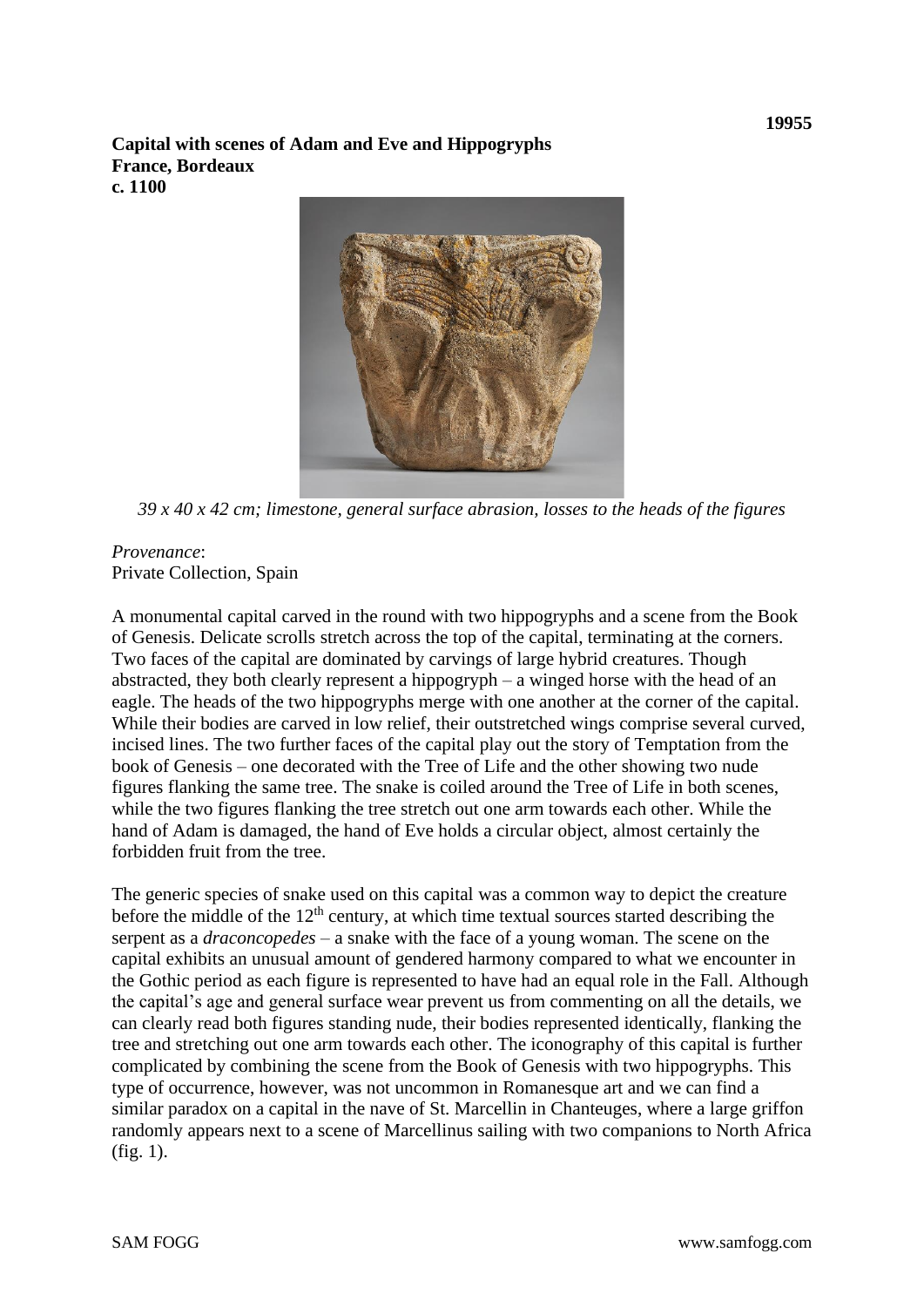The localisation of this capital is best determined by a scientific analysis of the stone and by a stylistic comparison with other monuments. The examination of the stone determined that this is a cretaceous limestone, which probably originated in Saintes en Charente.<sup>1</sup> This localisation also corresponds to a stylistic analysis as the capital finds parallels with stone sculpture from Bordeaux and the surrounding region. Analogous examples include the massive capital with birds and fantastic creatures now in the Cleveland Museum of Art as well as the capitals in the Basilica of Saint-Seurin in Bordeaux (fig. 2 - 3). The Saint-Seurin capitals exhibit a very similar style of carving as well as comparable foliage, which consists of thick branches that curl up into large globules.

Although the context of this capital has been lost, its massive size and the continuous carving on all four faces suggest that it may have surmounted a freestanding column, possibly in a crypt.



Fig. 1 Capital in the Nave of St. Marcellin France, Chanteuges c. 1140s

<sup>&</sup>lt;sup>1</sup> Stone analysis was completed by Annie Blanc in in January 2017